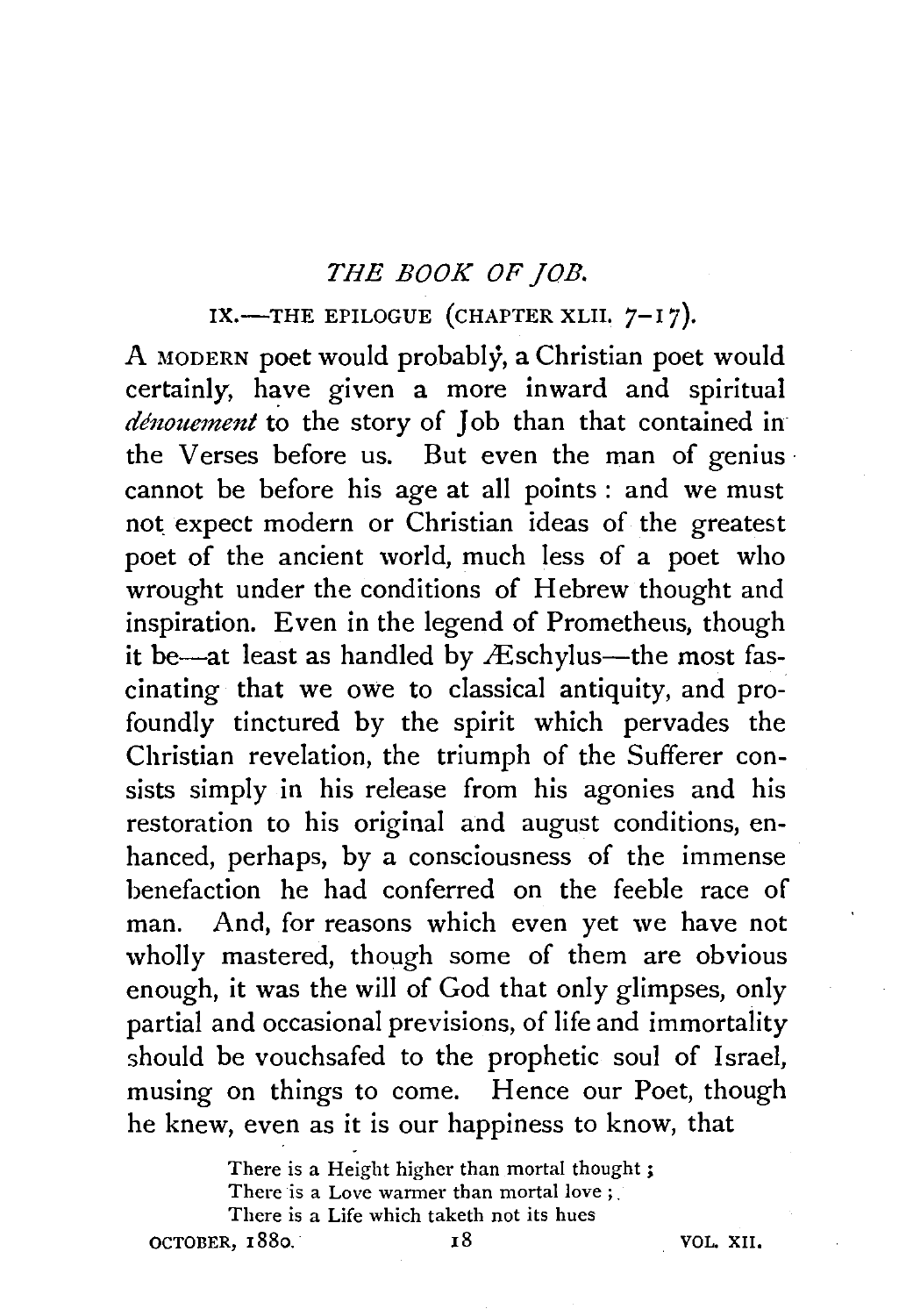From earth or earthly things, and so grows pure And higher than the petty cares of men, And is a blessed life and glorified,

nevertheless brings his story to what may fairly seem to us a somewhat tame, if not impotent, conclusion: and we have constant need, as we study this Epilogue, to bear in mind the limitations under which he was compelled to work.

The general thought he had to express in these Verses, the consolatory promise he was commissione& to carry to as many as would suffer and be strong, was that which Shakespeare has thrown into the tender fanciful lines : .

> The liquid drops that you have shed Shall come again, transform'd to orient pearl, Advantaging their loss with interest Of ten times double gain of happiness.

But this consolatory thought and promise had to be expressed, if at least he was to bring it home to the heart of his time, under the " forms of mentation " common to his time. Glimpses of a higher, and even. of the highest and most Christian, solution of the mystery he has already given us, in that he has shewn us a man who could be true to his convictions even when he could gain no reward thereby; true to his God even when God seemed to abandon, afflict, and mock him without cause : a man whom even the unmerited unprovoked anger of the Almighty drove only to larger thoughts of Him, and a more inward and  $\theta$  hearty affiance upon Him; a man who plunged, by the worst wrongs of time, into the very depths of despair, could spring up out of them to grasp a life beyond the reach of time. These were Job's true gains, his true compensations; in these lay his true victory. But these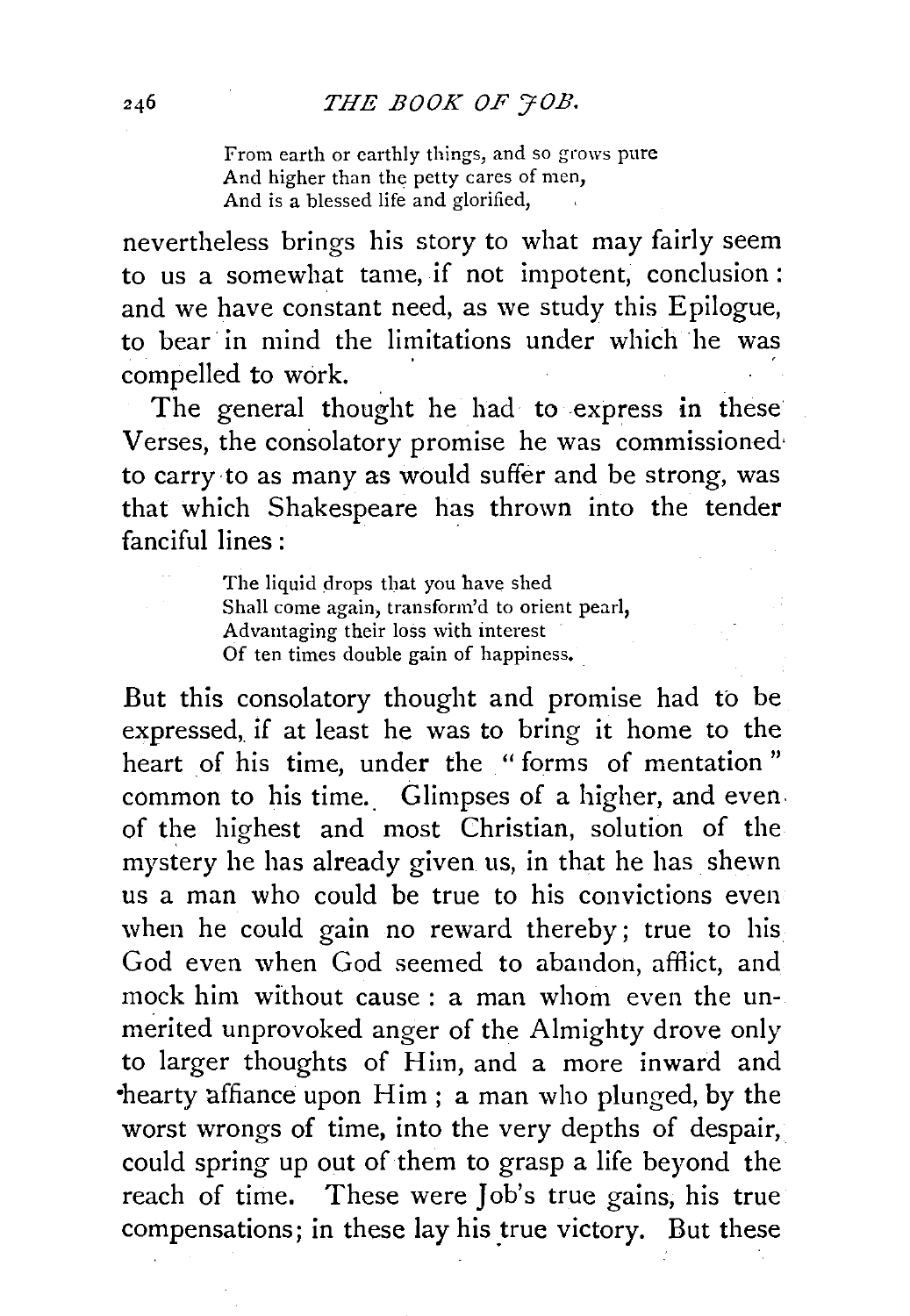were not gains that could be thrown into concrete forms and made plain and attractive to Hebrew eyes. For them there must be an outward, as well as an inward, gain and victory. The triumph of Job, which was also the triumph of God, must have its "ovation;" that is, it must be clothed in forms which would touch the popular imagination and bring it home to the popular heart. They must see the good man released from his undeserved sufferings, rewarded with "ten times double gain of happiness," loaded with the very blessings which they and their fathers had been taught to regard as " the portion" of the good. If they were to learn patience from his patience, and a brave endurance of hardness, he must ride through their midst, bringing his " spoils " with him.

All this the Poet enabled them to see and learn by the brief Epilogue which he now appends to his sublime Poem. *We* may feel it to be the least satisfactory part of his work; but to *them* it would be the most satisfactory, animating, and inspiriting; and even inspired men, if they are to serve their own generation, must speak to it in a language it can understand. Nor need we, should this formal *dénouement* of the story seem to us pitched in too low a key, either part with the higher solution of the great problem of human suffering and its issues which we have gathered from the main body of the Poem, or too conclusively turn .away from the solution suggested by the Epilogue. For here, too, there lies under the mere form and letter .a thought which can hardly fail to be welcome to us. Much a3 in certain moods we are tempted to long for a better country, even a heavenly, nevertheless this present world is our home, and has long been our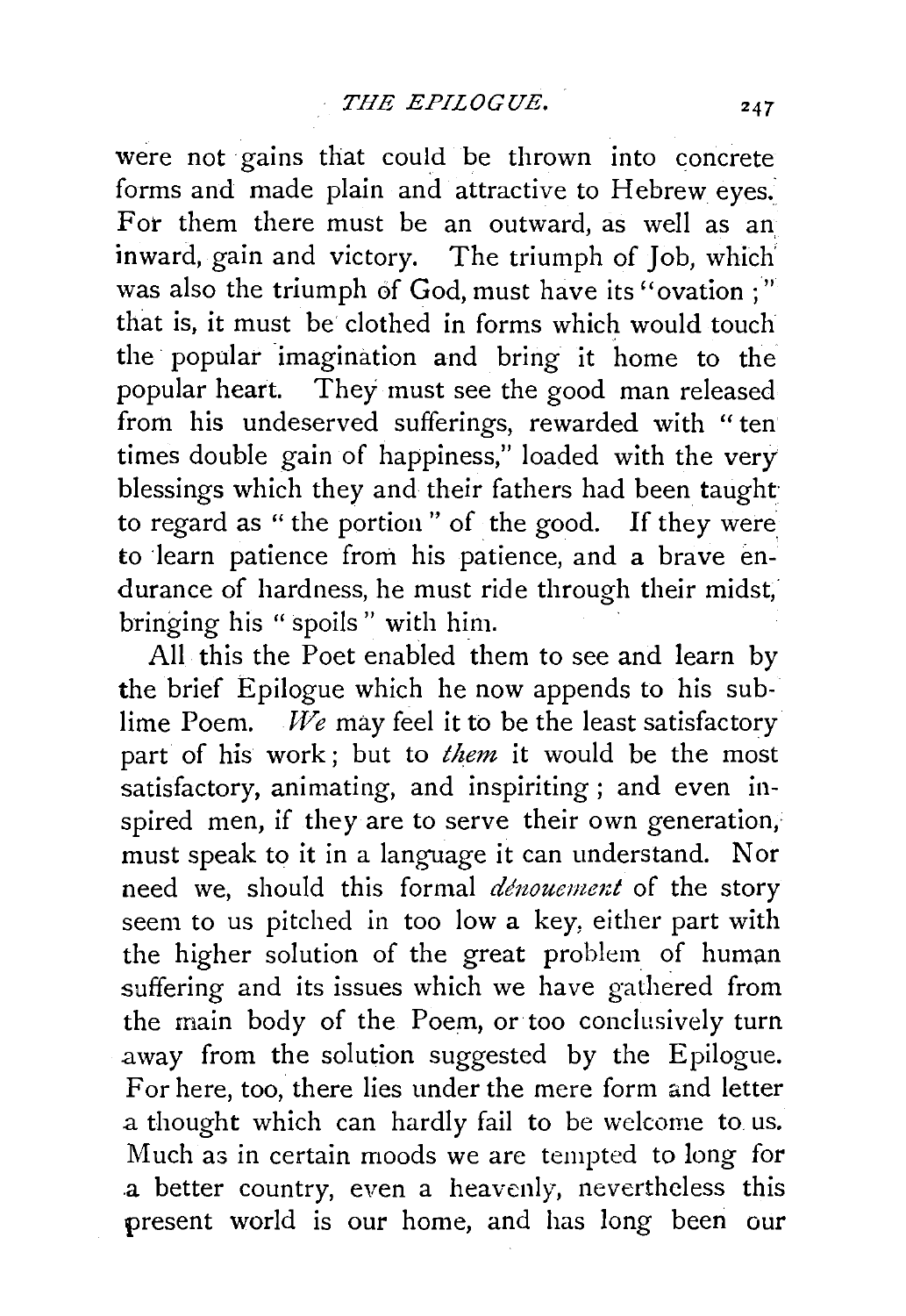home. We love it for its beauty, and for our innumerable associations with it, even when we are most impatient of it. We crave to see it brought under the law, into the freedom, of righteousness, with all its sin and misery clean swept out of it: we look forward with strong desire to the advent of a time when its inhabitants being wholly redeemed from evil, its sighs and groans shall be hushed, its earnest expectation fulfilled, and the world, so long made subject to vanity and corruption, shall rise into the glorious liberty it is to share with us. And in this Epilogue we have a clear intimation that our hope for the world is one day to become a fair and sacred reality. For Job is a representative of suffering humanity. As he was restored to the happy days when the Almighty "kept" him. when the lamp of the Divine favour shone brightly and stedfastly upon him, and. the very stones of the field were at peace with him; so also we are to see a day when the happiness and peace vouchsafed to him are to be vouchsafed to the whole race, when the long agony and travail of the creation shall be accomplished. and there shall come forth a· new heaven and a new earth in which only righteousness and peace will dwell.

## CHAPTER XLII.

(7.) *And it came to pass that, after the Lord had spoken these words*  to *Hob, the Lord said to Eliphaz the Temanite, My anger is kindled against thee, and against thy two friends, because ye have not spoken of me aright, like my servant Fob.* (8.) *Therefore, now, take to you seven bullocks and sez•en rams, and go to my servant Yob, and offer them up as an offering on your behalf/ and Yob my servant shall intercede for you*; for I will surely accept him, and not deal out to you according to *)'OUr impiety : for ye have not spokm of me an'ght, like my servant Yob.*  (9.) *Then Eliphaz the Temanite, and Bildad the Shuchite, and Zophar*  th: *Naamathite, went and did as the Lord bade them*; (10.) and the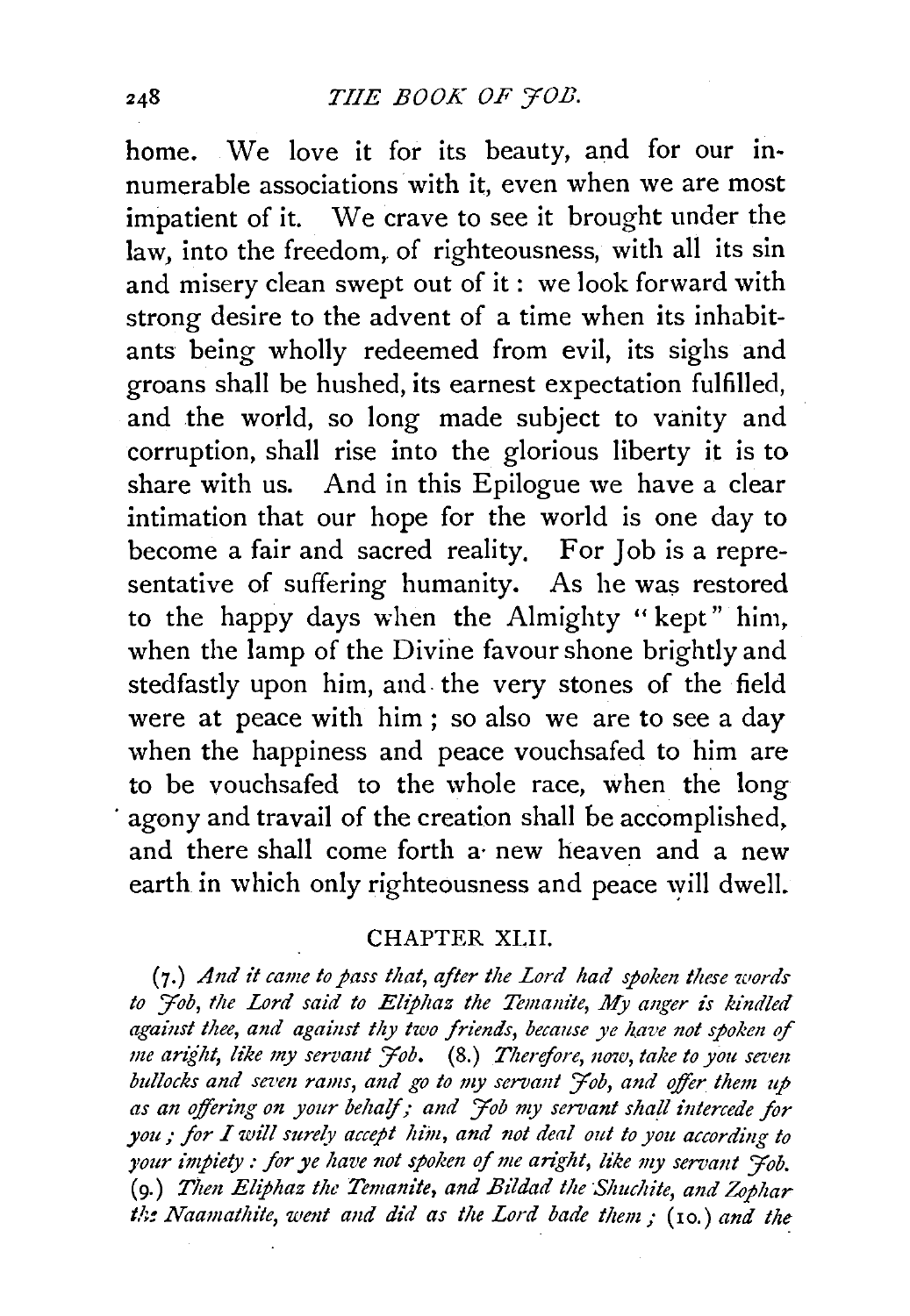Lord accepted '*Hob*; and the Lord turned the captivity of 'Hob when he interceded for his friends: and the Lord gave to *Hob twice as much* as he had before.

(II.) Then came to him all his brothers, and all his sisters, and all who had known him aforetime, and ate bread with him in his house. and condoled with him, and comforted him, for all the evil which the Lord had brought upon him. And they every one gave him a kesitah, and every one a gold ring. (12.) Thus the Lord blessed the latter end of *'Job more than the begtimzizg* / *for he ltad fourtew thousand sheep and six thousand camels, and a thousand yoke* of *oxen, and a thousand she-asses.* (13.) *He had also seven sons, and three daughters*: (14.) and he called the name of the first '*Jemima*, and the name of the second *Cassia, and the name of the third Keren-happuch:* (15.) and in all the land were no women so fair as the daughters of *Fob.* And their *father gave them an inheritance among their brethren.* (16.) *After this,* <sup>7</sup> *Hob lived a hundred and forty years, and beheld his sons, and his sons'*  $sons$ , even four generations.

(17.) So *Fob died, old and full of days.* 

*Chapter* xlii. *Verse* 7.-Even in the First Colloquy Job had detected a certain base courtier tone in the apologies of the Friends, and had warned them (Chap. xiii.  $7-11$ ) both that they were speaking wrongfully for God, and that He would "heavily rebuke" them for saying what they thought would be welcome to Him rather than what they knew to be true. And now his prevision is verified. No sooner has Jehovah reconciled Job to Himself than He turns on the Friends with the rebuke : " Mine anger is kindled against you, for ye have not spoken of me aright, like my servant Job." But had not Job spoken wrongfully of God ? Yes, often ; but he had not spoken wrongfully *for* God. He had criticised, censured, condemned whatever seemed unjust in the ways of God with men, not stopping to consider whether he were competent to judge, whether he understood the ways he condemned; and for this "presumptuous sin" he had been punished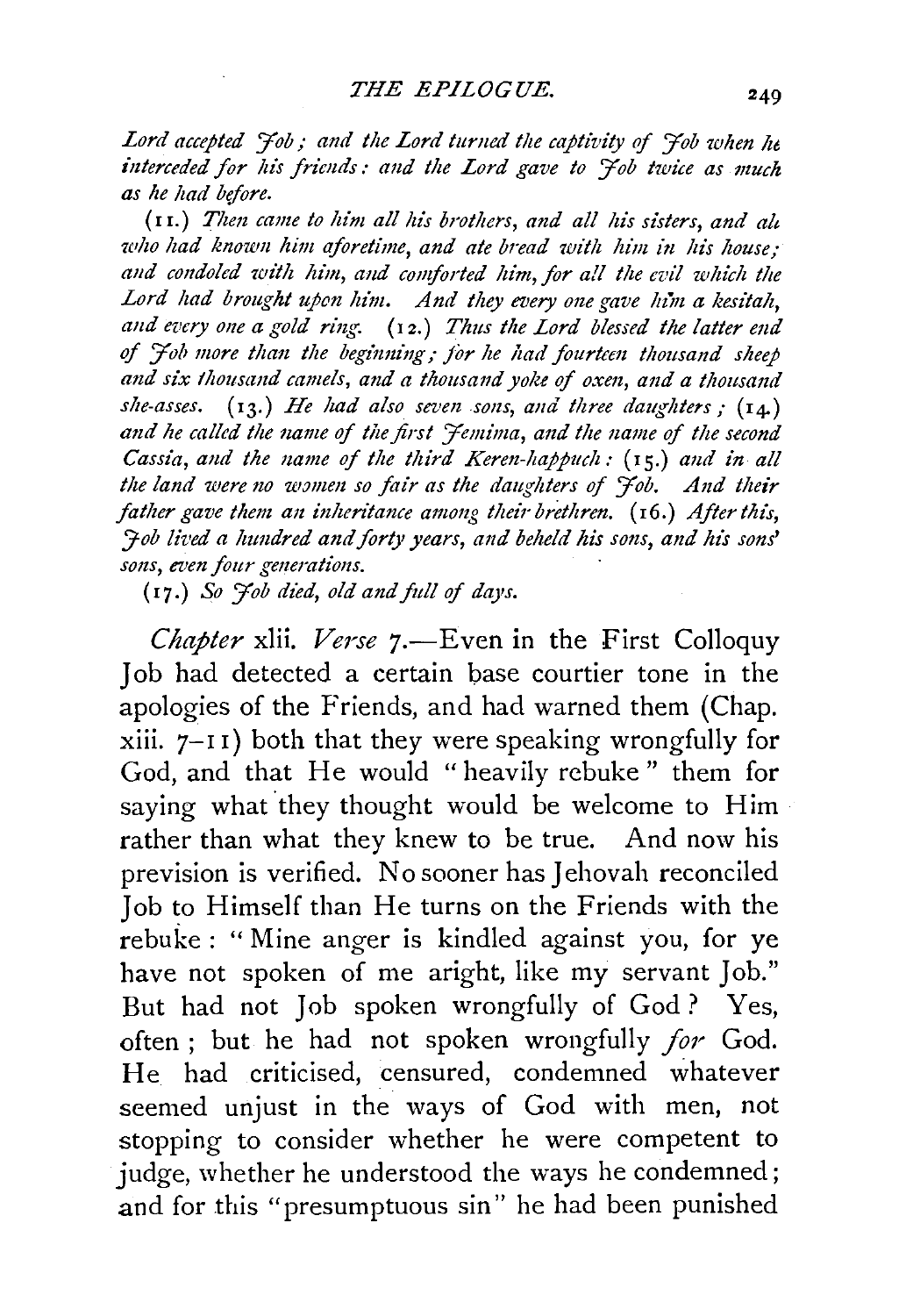and corrected, his heaviest punishment being the misery which his own suspicions and misconceptions had caused him ; but he had never belied his honest convictions. It was his very fidelity to his convictions which had led him to charge God foolishly. He had dared to believe (Chap. xvi. 21) that, if God had wronged him, He would "right a man even *against* Himself, and a son of man against a fellow " of the Lord of hosts. And in this he had thought rightly of God, and spoken rightly; while the Friends had thought wrongly and spoken wrongly. If Job had condemned God to clear himself (Chap. xi. 8), they had condemned Job to clear God ; and whereas he had spoken sincerely, they had paltered with their conscience and forced themselves to believe that Job must have sinned rather than admit that there was. more in the moral government of God than their theology had dreamed of.

For this sin an atonement must be made. The atonement demanded of them is *(Verse* 8) that they should recognize and confess their sin ; that they should humble themselves before the very man whom they had condemned as a sinner above all men, and beg him to intercede for them with the God whom they seem to have regarded as their property rather than their Lord, whom they certainly regarded as with and for them and against him. It was a terrible downfall, a bitter but wholesome humiliation, for men who were. so familiar with all· the secrets of Heaven ; and one hardly knows with what face Zophar, who had reviled Job so loudly and harshly, could urge such a prayer as this upon him.

There is a fine stroke in *Verse* 10; for here the Penitent brings forth fruit meet for repentance. Job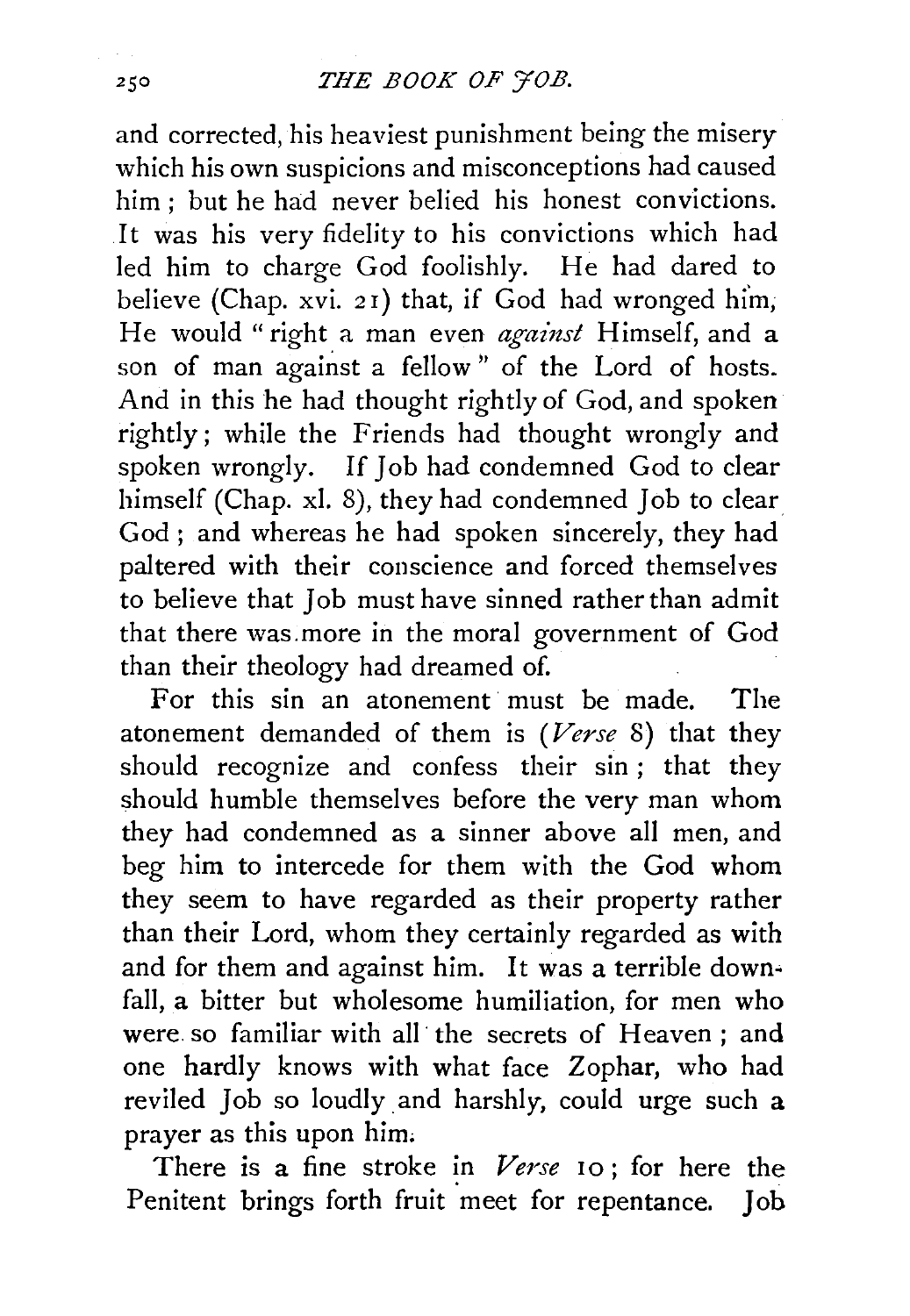had been forgiven his trespass against God, the proof of"his forgiveness being that God had convicted him of his sin; and now he forgives those who had trespassed against him, and proves his forgiveness by interceding on their behalf. And the Poet marks this moment of magnanimity and forgiveness as at once the crown, climax, and consummation of his virtue, and the turning-point in his career. It was *when,* if not because, Job prayed for his unfriendly Friends that God delivered him from his captivity to loss and pain and shame. His flesh came back to him like that of a little child, and a new day of grace and favour dawned upon him.

It is as we study the final paragraph of the Epilogue that we most need to remember the conditions under which the Poet worked. No doubt, as I have admitted, a modern Christian poet would have carried the story to a different close. *He* would have felt that the gifts of Fortune were but a sorry compensation for a tried and perfected virtue like that of Job; that it would be but a poor comfort to him to be fawned upon once more by the kinsfolk and acquaintance who had abandoned him in the long day of his destitution and misery ; and that the children born to him in the years of his recovered prosperity could not in any way " make up" to him for the children he had lost. And hence *he* would probably have translated Job, so soon as his love and trust were restored, to that ampler and serener world of which he had caught some glimpses in the dark night of his sorrow, and which men so seldom see till they can see nothing else. But such a close, however natural and satisfactory it might be to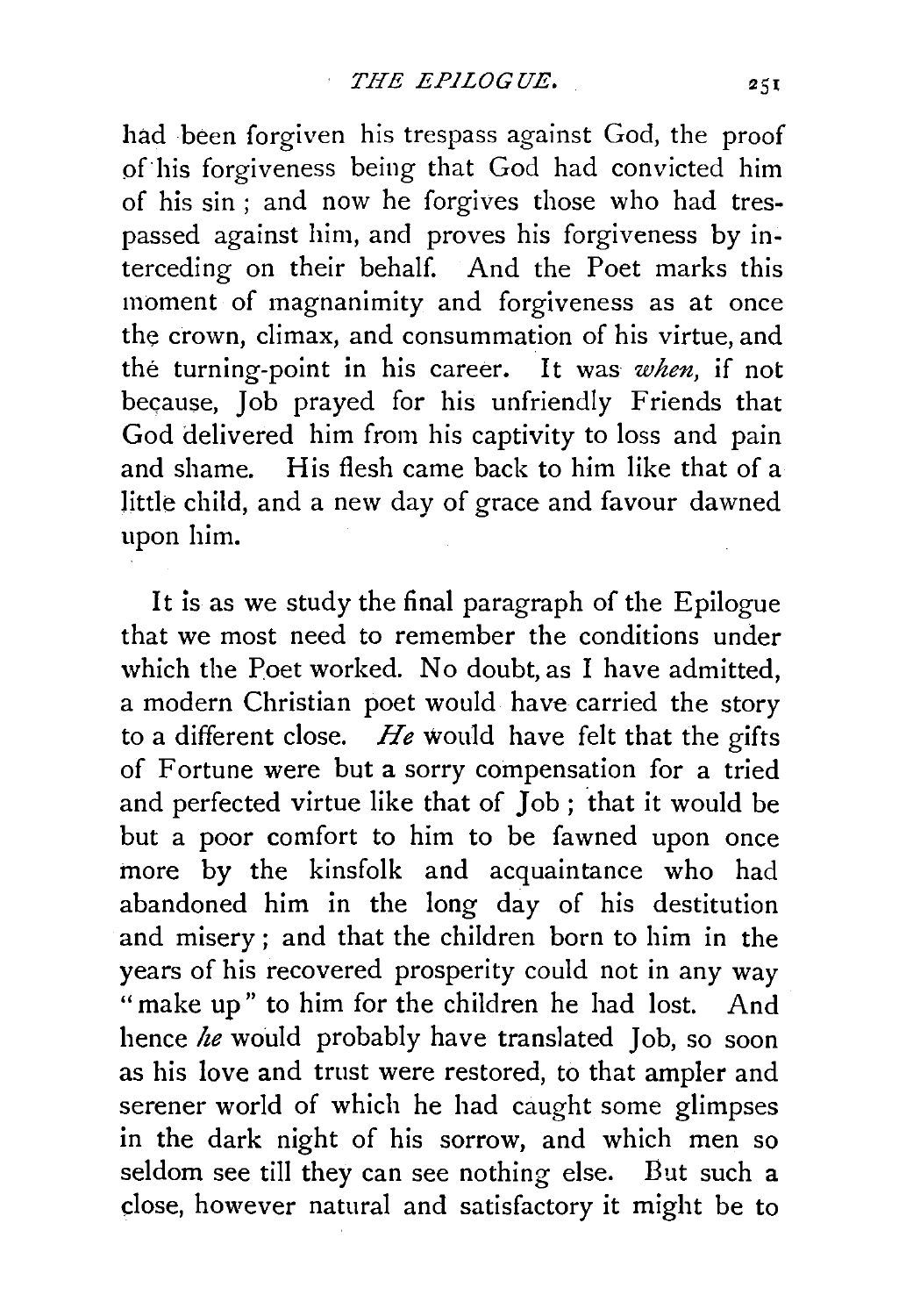us, would have been unnatural, unsatisfactory, dispiriting to the men whether of Job's day or of Solomon's. And so, for their teaching and encouragement, the inspired Hebrew Poet submits to the limitations of his age; he abandons the higher *dénouement* which he himself probably was perfectly capable of graspingas we may infer from the hints scattered through the Poem proper-and carries his story to a conclusion such as his own generation was able to receive. He pourtrays him as receiving "double " for all his losses  $(Verses 10, 12)$ ; as submitting to the caresses of his brothers, sisters, and all who had known him aforetime, although they had stood aloof from him while the hand of God was heavy upon him (Comp. *Verse* I I with Chap. xix.  $13-19$ ; and as having seven sons and three daughters born to him, to replace the ten children of whom he had been bereaved *(Verse* I 3).

We need not therefore assume, however, that Job "committed himself" to the kinsfolk and acquaintance, who were as "ready chorus" to the favour as to the apparent anger of the Almighty ; and it would be monstrous to suppose that *a father* could be content so that he had children round him, and the same number of children, even if they wore new faces and were called by new names. Job could not forget the goodly sons and daughters whom the Lord had taken from him because it pleased the Lord to give him other sons and daughters as goodly. Even in the ancient world, even in the East-although to many these phrases seem to explain everything, however contrary to nature-a father's heart was made of more penetrable stuff than that, and could be as fond and constant as if it were beating now. What, for example,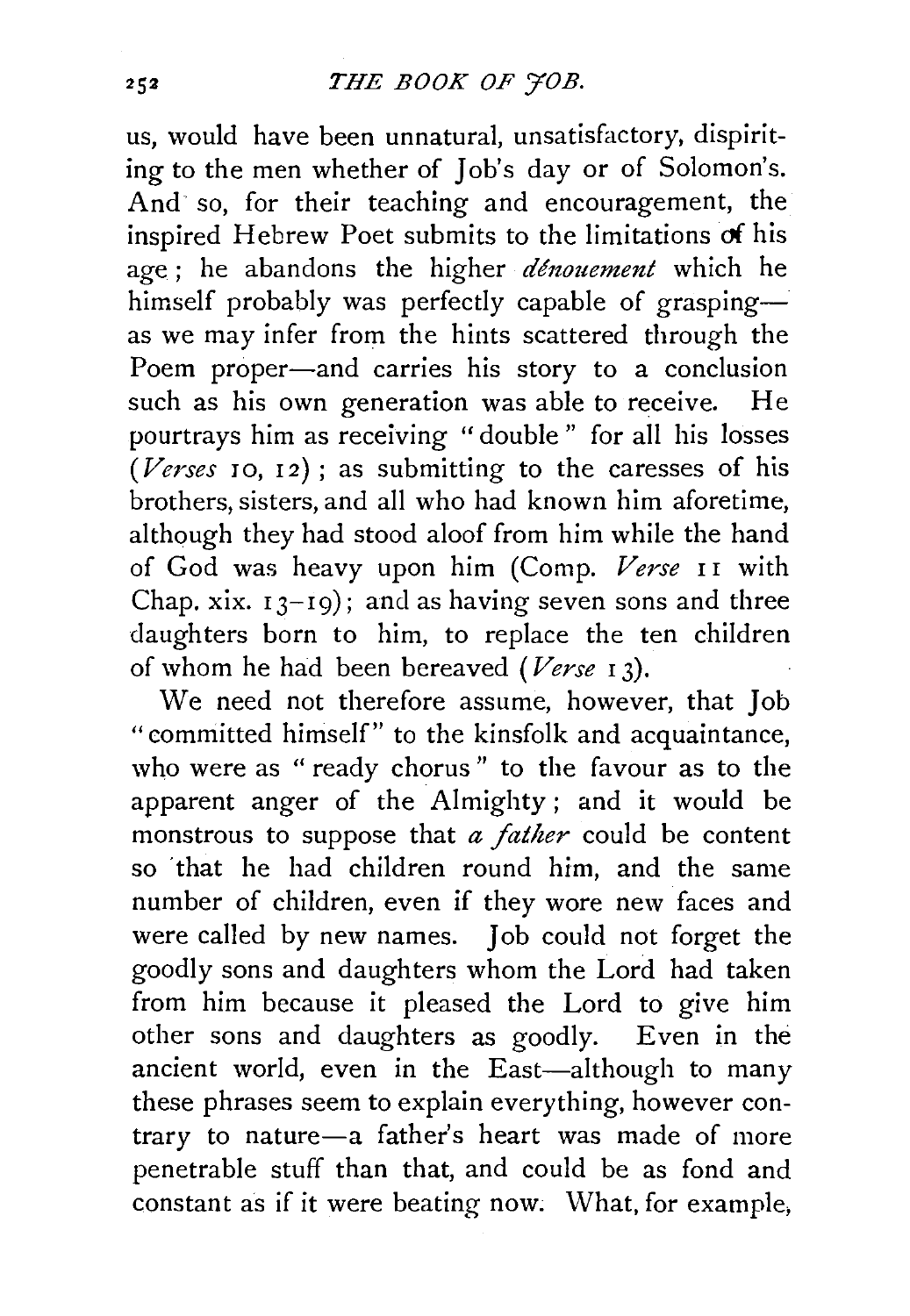could have compensated Abraham for the loss of Isaac, or Isaac for the loss of Esau, although *he* was not the son of the promise? And did not Jacob utterly refuse to be comforted for the loss of Joseph, although many stalwart sons were left to him, and Benjamin, the darling of his old age, was there to take the vacant place ? No, we are not to imagine that Job was "past feeling" because he was an Oriental of the antique world ; but we are to admit that to the ancient Eastern world, as indeed to the great bulk of the world, both Eastern and Western, to this day, a catastrophe which did not replace suffering Virtue in all opulent and happy conditions would have seemed a sin alike against art and against morality.

Hence it was, I take it, that the Poet surrounded Job, after his trial, with troops of friends, with goodly sons and daughters, so fair that no names could adequately express their charms; and lavished on hini droves, and herds, and flocks-all of which, although they were the usual and coveted signs of wealth and enjoyment, must have been but a very little thing to "the man who had been in hell," and who, even in torment, had lifted up his eyes and seen that, for him at least, heaven was not very far off.

The *kesitah* of *Verse* II is commonly taken, as in the Septuagint, to be a silver coin stamped with the figure of a lamb. The simple fact is that no one knows what it was. But the best authorities incline *to* think that it was not a coin at all, but a lump, bar, or wedge of silver. Thus Madden, in his learned and elaborate *History of Jewish Coinage*, says: "The real meaning of *kesitah* seems to be 'a portion,' and it is evidently a piece of silver of unknown weight." Whatever it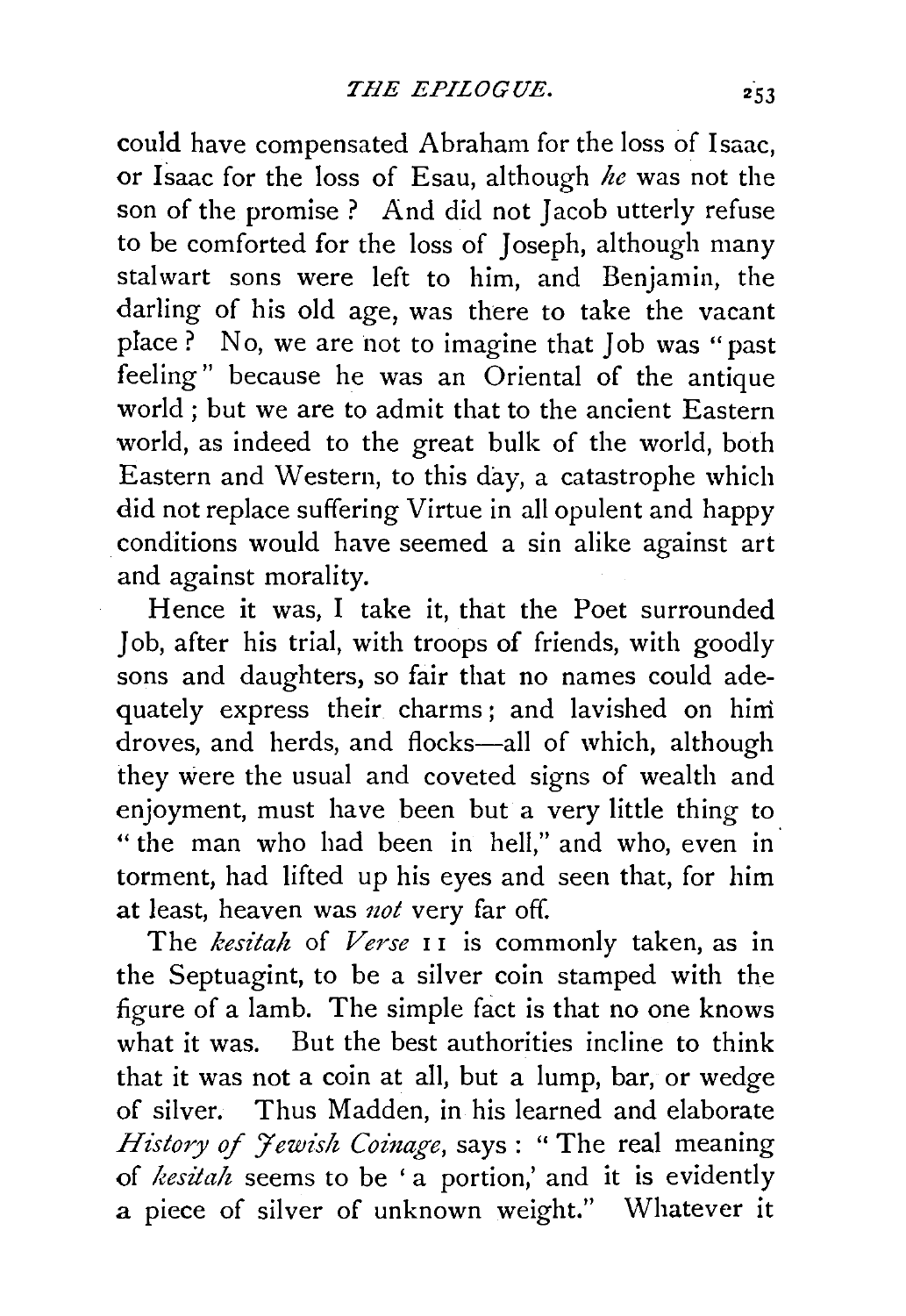may have been, and whether the "rings" presented with the kesitahs were earrings or noserings, they constituted, I suppose, the *nuzzur*, or present-such as Orientals still make on paying a visit of ceremonyoffered to Job by those who had known him aforetime when they came to condole with him and comfort him.

The names of *Verse* 14 are, of course, significant. *J'emima,* according to its Arabic derivation, means " dove;" according to its Greek derivation, it means "day." *Cassia* is simply the cassia, or cinnamon, of our commerce, a sweet and fragrant bark. And *Kerenhappuch* may be either the Hebrew form of the Greek "cornucopia," or, more probably, "horn of pigment"the pigment used by Eastern women for enhancing the beauty of their eyes.

These names were given to Job's daughters to denote the excellent beauty of these fair women ; and that these dazzling beauties *were* what their names implied we are expressly told in *Verse* 15. Here, too, we are told that their father gave them an equal portion with his sons *;* and this fact is doubtless noted in order to suggest that his new children lived together on terms as frank and kindly as those which had obtained among the children he had lost.<sup>1</sup>

-Women so fair and well endowed were not likely to lack husbands. And, in *Verse* 16, it seems to be implied that his sons found wives and his daughters husbands ; and that Jehovah vouchsafed both to them and their offspring that " heritage from the Lord" which Orientals most covet.<sup>2</sup> It was only when Job was "old and full of days" (Verse 17), when he was *satisfied,* or even *satiated with life,* only when he had

<sup>1</sup> See Note on Chap. i. Ver. 4. <sup>2</sup> Psalm cxxvii. 3.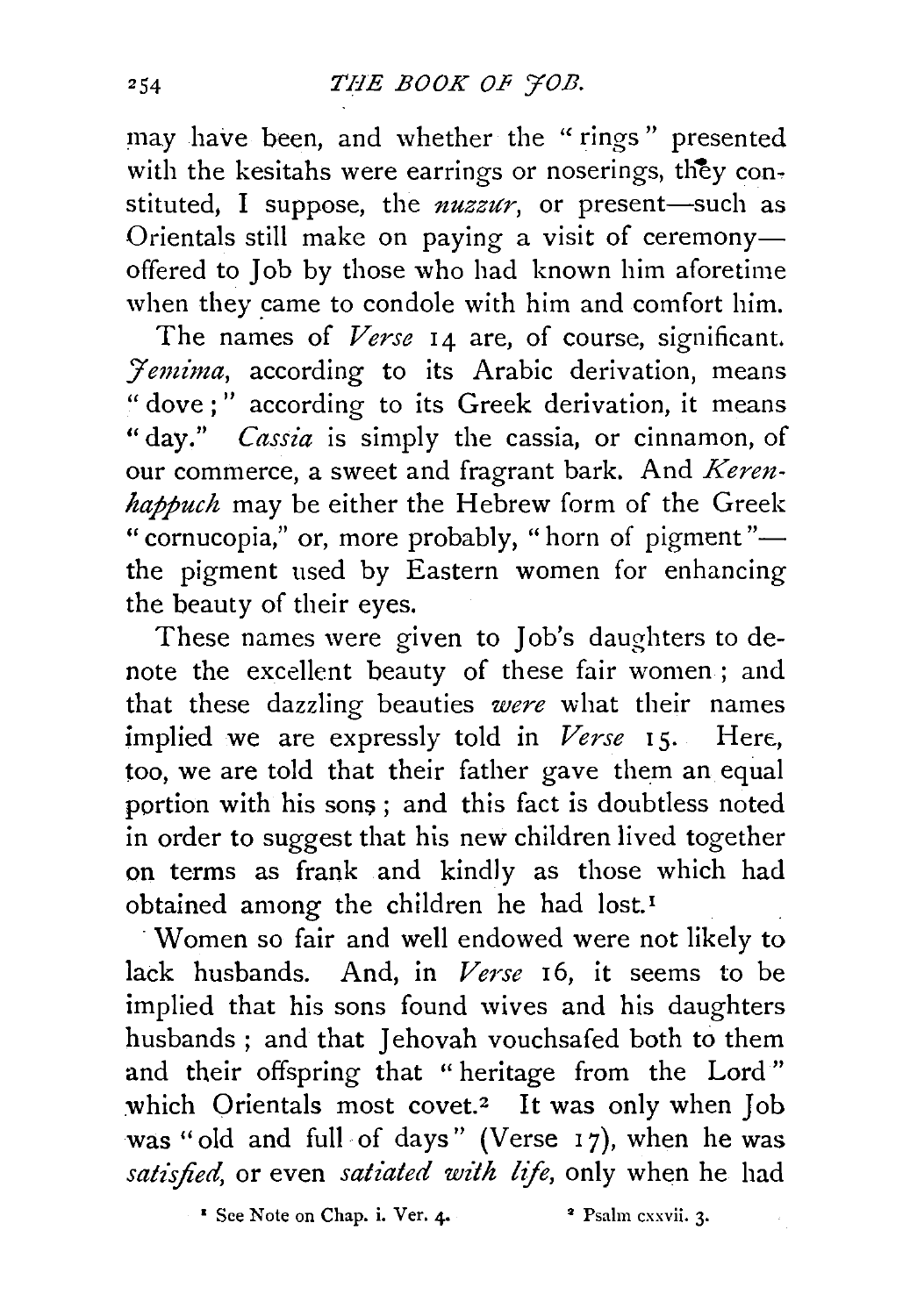seen his children's children to the fourth generation, that he died-died unto men, to live more truly and more fully unto God.

Here the Story ends-in the Hebrew; but in the Septuagint there is the following significant addition to it : *"It is writtm that he will rise again with those whom the Lord raiseth*:" a sentence which seems to indicate that even in the ancient Eastern world there were some, if not many, besides the Poet himself, who could appreciate a higher and happier *denouement* to the tragical history of Job than that contained in the Epilogue. What is the age of the tradition embodied in this sentence it is impossible to say ; in all probability it could not have originated till the days of Ezra; but both those who wrote and those who received it must have looked, as we look, for far better things for Job than wealth, children, troops of friends, however frankly they may have admitted that all these were not intended as a compensation for the things he had suffered, nor as a reward for his patient endurance of them, but simply as the outward and visible sign of his complete restoration to the Divine favour and goodwill.

The Problem of this Scripture is one which has engaged the thoughts of many of the most admired poets. Æschylus, Omar Khayyám, Milton, Goethe, Shelley, Byron, and many more, have tried their hands upon it, though only Æschylus, I think, can be said to have carried it to a satisfactory close. His Prometheus steals fire from heaven to comfort the feeble and timid race of men, and will not repent, nor yield to the cruel will of Zeus whatever tortures are inflicted on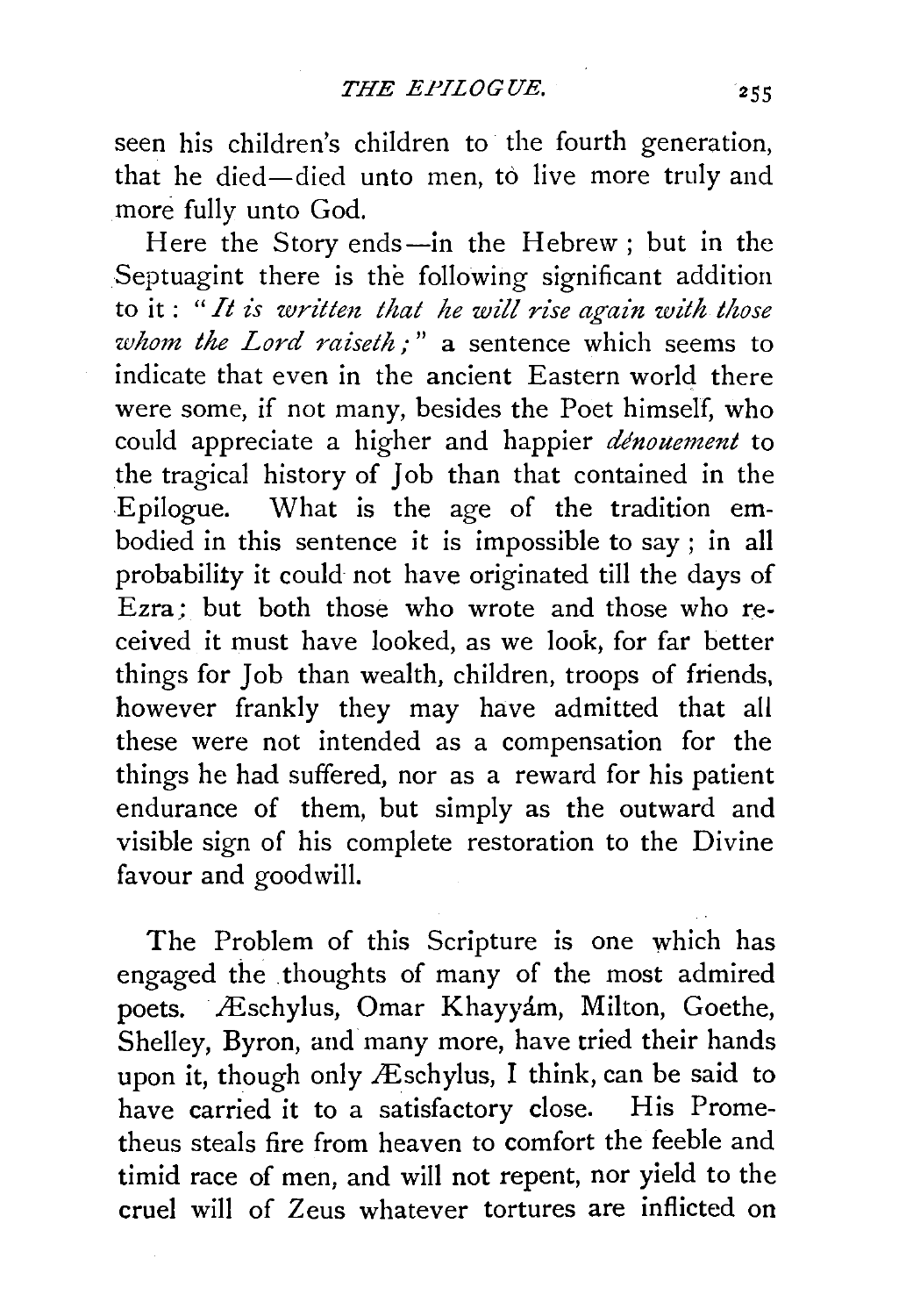him : nailed *to* the rock, with the vulture tearing at his heart, he still glories in his good deed. But Milton's Satan, though equally indomitable and defiant, is resolute only to do ill; and Goethe's Faust, by his vulgar craving for sensual indulgence, forfeits the respect inspired by his insatiable thirst for knowledge, and has *to* be forgiven, not justified : while the Promctheus of Shelley and the Cain of Byron are pourtrayed as baffled and defeated by a capricious and malignant Power, rather than reconciled *to* the infinite Love which sits at the centre and shines through the mystery of life. Even Omar, $<sup>I</sup>$  profound as is the admiration inspired by</sup> his noble Rubaiyat, disappoints us, and compels us *to*  confess that he gives up the problem instead of solving it, and, in his despair of finding a law of justice in the tangled lot of man, sinks into moral indifference. Much as we may admire the weight of thought which he compresses into a few words, or even into a single word, the subtle irony of his style, the original and prodigal beauty of his illustrations, who is not moved *to* very sadness as he reads the verses in which the great Persian-if indeed Omar be not a mask behind which we are to see a modern English face-sums up his "conclusion of the whole matter"?

> What! out of senseless Nothing to provoke A conscious Something to resent the yoke Of unpermitted Pleasure, under pain · Of everlasting penalties if broke !

What ! from his helpless Creature be repaid Pure Gold for what He lent us dross-allay'd-Sue for a Debt we never did contract, And cannot answer-Oh the sorry trade!

<sup>&#</sup>x27; A very instructive and pathetic Essay might be written by any scholar who would be at the pains of comparing the very different treatment of this Problem in the Book of Job and in the Rubáiyát of Omar Khayyám.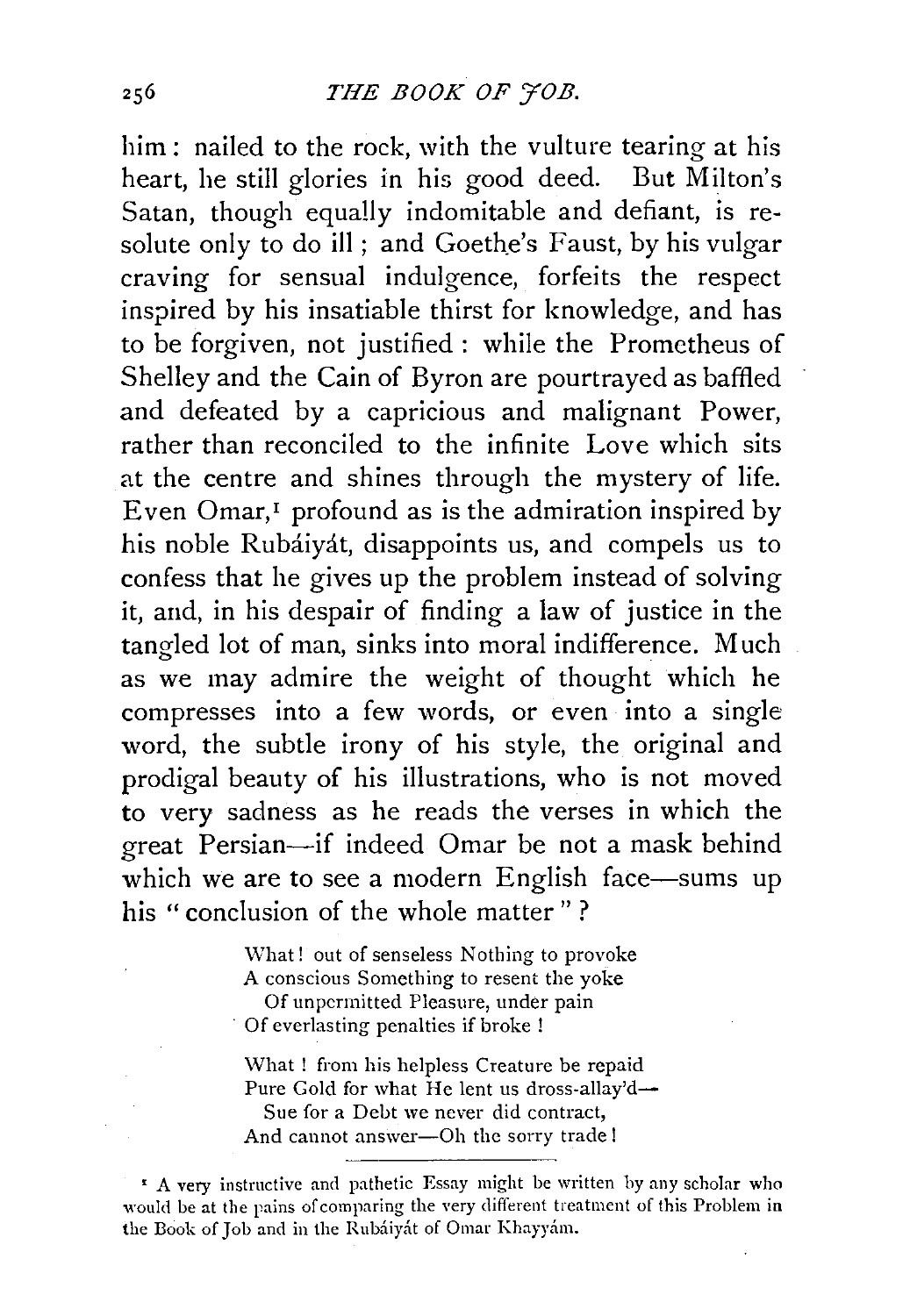Oh Thou, who didst with pitfall and with gin Beset the road I was to wander in, Thou wilt not with predestin'd Evil round

Enmesh, and then impute my Fall to Sin !

Oh Thou, who man of baser Earth didst make, And e'en with Paradise devise the Snake ; For all the Sin wherewith the Face of Man Is blackened, Man's forgiveness give, and *take I* 

It is an unspeakable relief to turn from all these sceptical solutions of the mystery of life, which yet are no solutions, to the story of Job, which, as it moves in a higher plane of thought, so also it offers us a true and adequate solution of the mystery. For here, too, " the same great spectacle of heroic endurance is set before us; " and Job, like Omar, iike Prometheus, is the representative of humanity. A man of like passions with ourselves, he suffers as we suffer, and breaks his heart on the very problems we areal1 compelled to confront, and passes victoriously through the very agony which every reflective and religious spirit is called to undergo. To him, as to us, it was long inexplicable why the best efforts of man are baffled, and his purest happiness is marred, by pain, loss, change, sin ; and how He who made us what we are, and rules the whole process of our life, can nevertheless be just. But at last he learned that, though we cannot hope to comprehend the ways of an infinite and eternal God-so long at least as we are involved in the trammels of time and sense—we may nevertheless, and reasonably, trust in the Lord and do good without fear; since, to the good, suffering is a discipline of perfection, a discipline which, while it even now brings forth in us the peaceable fruit of righteousness, also prepares us to inherit an ampler, fuller, happier life beyond the grave. And